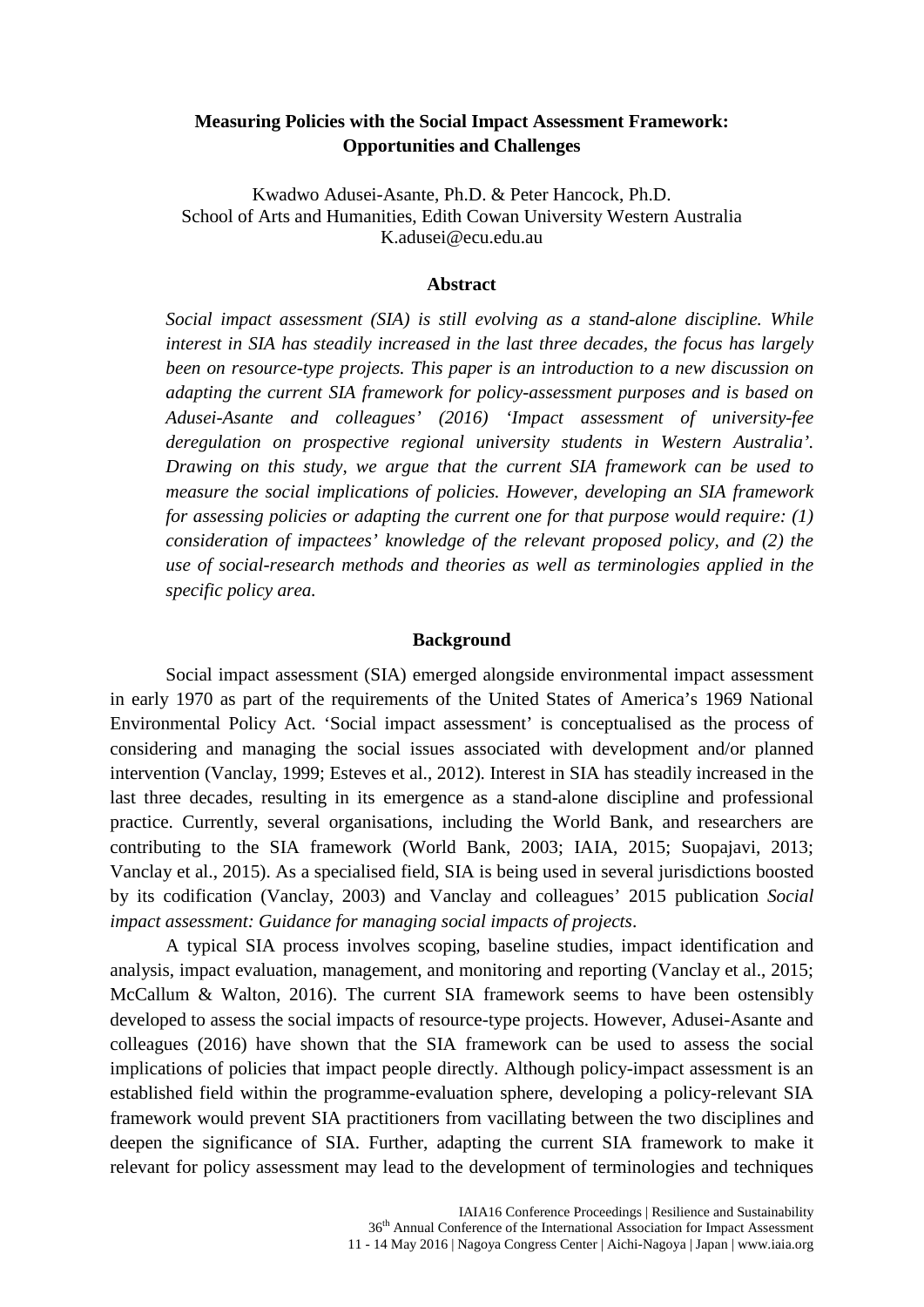for conducting SIA in specific policy subfields, such as higher education, economic development and gender.

Some have argued that a consolidated SIA framework, applicable to both projects and policies, is needed (Esteves et al., 2012; Suopajavi, 2013; Arce-Gomez et al., 2015). The call for an integrated SIA framework raises a theoretical question relating to the types and variables of 'social' as well as the 'impacts' that might be investigated in SIA. According to Vanclay and colleagues (2015, p. 2), 'almost anything can potentially be a social impact so long as it is valued by or important to a specific group of people'. The authors argue further that social impact can be experienced or felt in either a perceptual (cognitive) or a corporeal (bodily, physical) sense, at any level—for example, at the level of an individual person, an economic unit (family/household), a social group (circle of friends), a workplace (a company or government agency) or community/society generally. Vanclay's (2003, p. 8) generic and overarching descriptors of 'social impacts' follow, and include changes to:

- 1. People's way of life—how they live, work, play and interact with one another on a day-to-day basis;
- 2. Their culture—their shared beliefs, customs, values and language or dialect;
- 3. Their community—its cohesion, stability, character, services and facilities;
- 4. Their political systems—the extent to which people are able to participate in decisions that affect their lives, the level of democratisation that is taking place, and the resources provided for this purpose;
- 5. Their environment—the quality of the air and water people use; the availability and quality of the food they eat; the level of hazard or risk, dust and noise they are exposed to; the adequacy of sanitation, their physical safety, and their access to and control over resources;
- 6. Their health and wellbeing—health is a state of complete physical, mental, social and spiritual wellbeing and not merely the absence of disease or infirmity;
- 7. Their personal and property rights—particularly whether people are economically affected, or experience personal disadvantage which may include a violation of their civil liberties;
- 8. Their fears and aspirations—their perceptions about their safety, their fears about the future of their community, and their aspirations for their future and the future of their children.

## **The Research: Study Rationale, Findings and Implications for SIA Practice**

Australia's federal government proposed to deregulate university fees in 2014. The proposed economic rationalist policy, which was expected to take effect in 2016, would have ensured all registered higher education institutions (including public and private universities and non-university higher education institutions) would set their own tuition fees for Commonwealth-supported students, and the Australian Government would reduce its contribution towards tuition fees by an average of 20% for new students (Australian Government, 2014). The policy has been defeated twice in the Senate, in 2014 and 2015. However, if the current liberal government wins the 2016 election, there are indications that it would reintroduce the Higher Education and Research Reform Bill in Federal Parliament in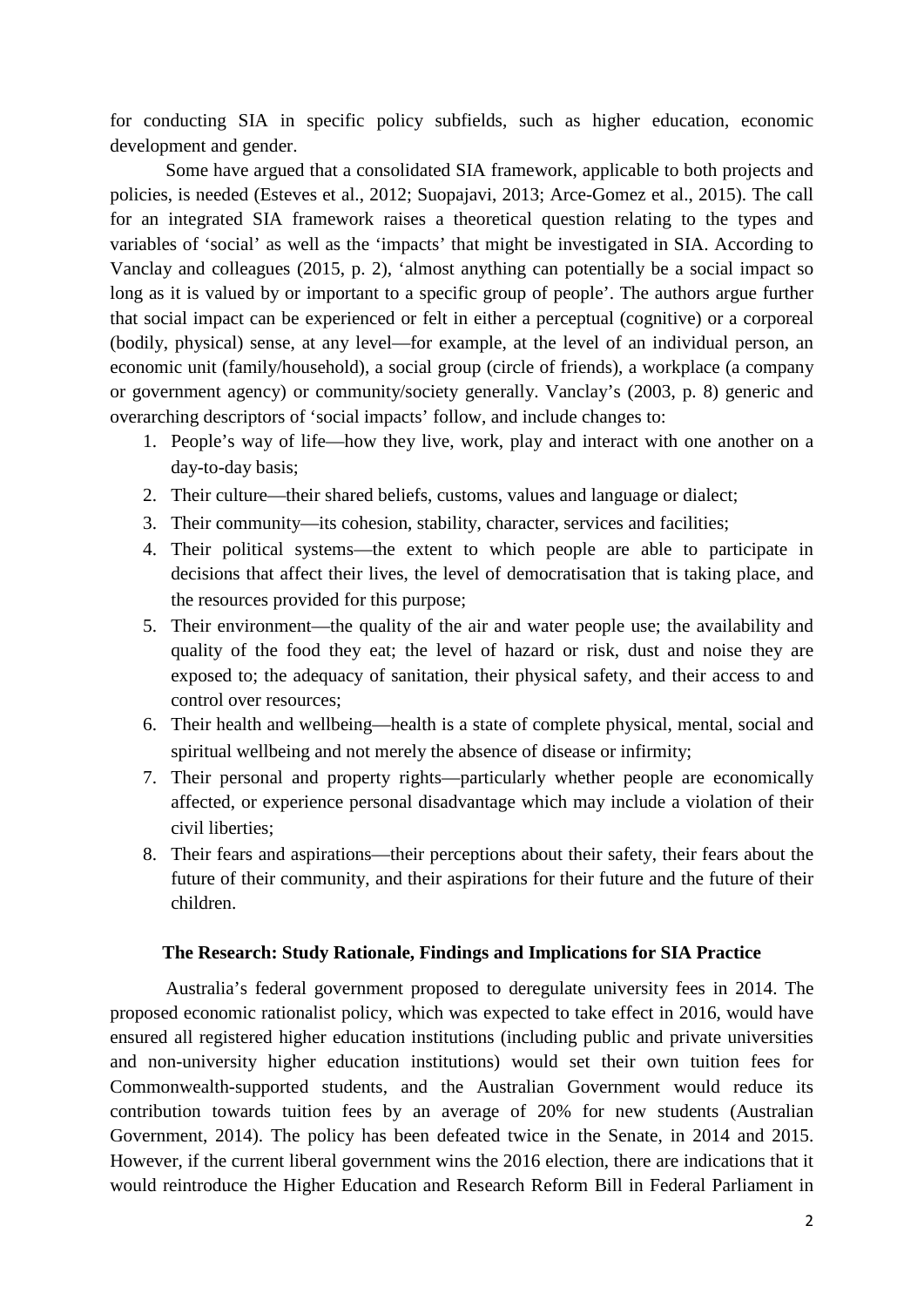2017. If passed, the Bill would pave the way for the implementation of the university deregulation fees policy (UFDP) in 2017/2018 (Jacks, 2015).

Adusei-Asante and colleagues' (2016) study sought to unravel the potential impact the UFDP would have on regional students, who baseline studies in the literature showed had limited access to higher education and were at risk of dropping out when enrolled (Brett et al. 2015; Lim et al 2014; Scevak 2015). Adusei-Asante and colleagues adopted a qualitative research method for the study, which took place in three regional localities and involved 50 respondents. The data-collection process involved: (1) semi-structured interviews with Year 12 students, and (2) focus-group discussions with Year 12 students, parents and teachers.

Adusei-Asante and colleagues' (2016) findings raise two key theoretical issues with the SIA framework. First, the framework seems to assume that the policy's/project's subjects have knowledge of the initiative whose impact is being assessed. The study revealed that most of the research participants (students, teachers and parents) had limited knowledge of the proposed UFDP. Ninety-two percent of students, 40% of teachers and 70% of parents interviewed had never heard about the policy. Notwithstanding most respondents' limited knowledge about the UFDP, when they learned through this research that the policy would give universities the autonomy to set their own fees, the general concern was that it would lead to fee increases (Adusei-Asante et al., 2016). The fact that regional West Australians had little knowledge of the government's policy suggests that a future policy SIA framework may have to consider measuring those impacted by a policy's knowledge of the proposed policy; this is currently not reflected in the SIA framework.

Second, Adusei-Asante and colleagues' (2016) research revealed that, while legitimate, the generic conceptual categorisation of 'social impact' might not unearth specific social-impact issues within specific policy areas or specialist subfields. SIA experts work in several specialist subfields, such as higher education, landscape analysis, archaeological and cultural heritage, development, economic and gender impacts (see Vanclay 2003, p. 7). Beyond the generic SIA framework, these subfields have their relevant specialist concepts and descriptors that apply when conducting SIA. As SIA is still evolving, there seems to be little known about the descriptors of various specialist subfields. For example, Adusei-Asante and colleagues (2016) found that the fears of the research respondents, who were the subjects of the proposed policy, related to enrolment, attrition and retention, concepts they have proposed as descriptors of higher education–related SIA. Therefore, anyone developing an SIA framework for policy assessment would need to consider key terminologies and concepts used in the relevant policy area being addressed. Applying social-research methods and social analysis would also be instrumental in this respect.

## **Conclusion**

SIA is emerging as a discipline in its own right. However, more debate is needed to ensure all aspects that are affected by, or can be measured within, SIA processes are incorporated into new discussions and definitions of SIA. Adusei-Asante and colleagues (2016) used the SIA framework to study the impact of a proposal to deregulate university fees on regional West Australians. They found that the current SIA framework can be used to measure the social implications of policies. In their study, the majority of respondents had no